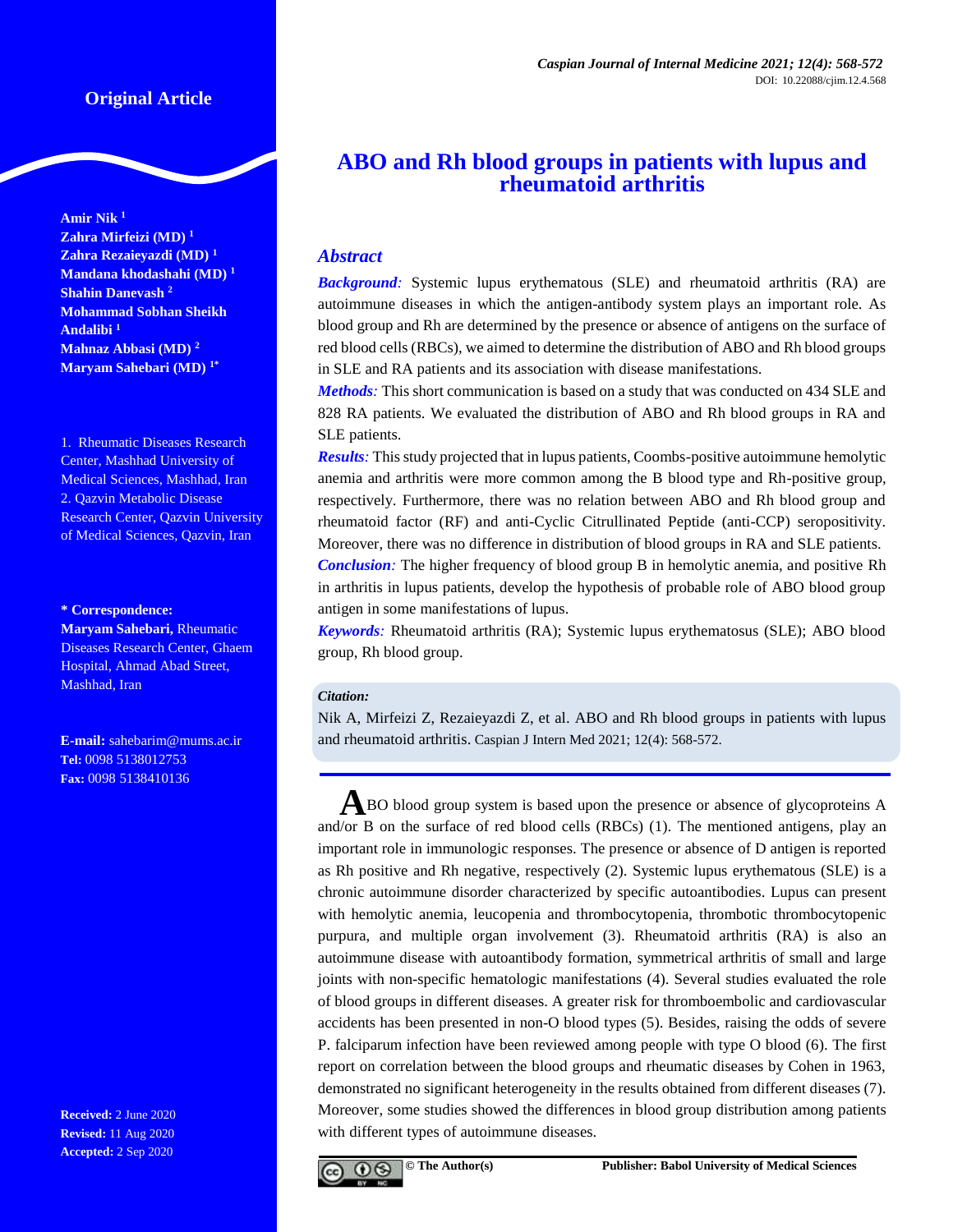Although RA was more common in the patients with A blood type; SLE was more prevalent among the patients with type O blood. In addition, blood type AB was less observed in all diseases compared to the others. There was considerable difference in the distribution of Rh factor in rheumatic diseases. Çildağ et al. presented that different genetic predisposition was associated with higher incidence of different rheumatic diseases. They noted the distribution of ABO blood groups in the world is O>A>B>AB, whereas it is A>O>B>AB and Rh+>Rh- in Turkey (8).

It has been proposed that identifying patients' blood group with autoimmune hemolytic anemia, can be interfered with autoantibody (9). Misinterpretation of blood group in patients with lupus has been recorded, due to autoantibody production after antigenic stimulation (10).

Those interesting findings point out the possible interference between blood group production pathways and SLE-associated autoantibodies. As a result of showing hematologic manifestations by lupus, we aimed to study the distribution of blood group and Rh in lupus and its organ involvements.

RA was also selected, due to the fact that it is also an autoimmune autoantibody formative disease without any specific hematologic manifestations.

## **Methods**

This is a short communication on the basis of a crosssectional study which was conducted on 434 lupus and 828 RA patients, who were consecutively chosen from March 2014 to May 2017. The SLE and RA patients were diagnosed and classified by the 1997 American College of Rheumatology Revised Criteria, and 2010 ACR/EULAR Criteria, respectively (11,12). These patients were referred to the Rheumatic Diseases Research Center in Mashhad, and Qazvin Metabolic Disease Research Center in Qazvin. The recorded data included demographic features, clinical manifestations from the beginning stages of the disease until data collection, autoantibodies, blood group and Rh.

Since accessing to the blood group information of the volunteer samples from general population of Iran with no bias was not possible during this research, we applied a secondary data. This information was retrieved from the latest, comprehensive study on this issue by Shahverdi et al. (13), in which the blood type distribution of the general population was: O>A>B>AB.

Data were analyzed using SPSS Version 11.0. The normality of data was assessed by applying the Kolmogorov-Smirnov test. Descriptive data were presented as mean  $(\pm SD)$ for normally distributed variables.

Chi-square test was used to compare the qualitative variables between blood and Rh groups. Bonferroni correction was applied to minimize type I error. A p-value of less than 0.05 was considered statistically significant.

Ethical approval for this study was obtained from the Ethics Committee of Mashhad University of Medical Sciences, Mashhad, Iran (No# 941268).

## **Results**

This study was conducted among 1262 (86.9% females, n: 1092) individuals, including 434 SLE (91.0% females, n: 395) and 828 RA (84.9% females, n: 703) patients.

**Lupus patients:** Average duration of disease was 6.8±6.02 years. The mean  $(\pm SD)$  of the age distribution was  $34.3\pm11.5$ years. Table-1 projects the distribution of clinical manifestations of lupus, among subtypes of ABO/Rh blood group.

As shown in table 1, Coombs-positive autoimmune hemolytic anemia was significantly more frequent among the B blood group (P=0.03,  $\chi$ 2=4.66). Additionally, arthritis was more common in Rh-positive patients compared to negative ones (P=0.02,  $\gamma$ 2=4.99).

There was no significant difference between blood groups and other clinical manifestations in SLE patients. The most prevalent blood group and Rh in our lupus and RA patients were O+

**RA patients:** Average duration of disease was 5.7±5.6 years. The mean of the age distribution was  $50.1 \pm 13.3$  years. 75.6% of patients were anti-CCP positive and 66.4% were RF positive. No association was found between ABO blood group and anti-CCP (P=0.80,  $\gamma$ 2=0.96) and RF (P=0.92, x2 =0.48). Furthermore, no evidence for association of Rh blood group, anti-CCP (P=0.50,  $x^2$  =0.017) and RF (P=0.52,  $\chi$ 2 =0.01) was recognized.

It should be noted that there was no difference in distribution of ABO and Rh blood groups between RA and SLE patients (table 2).

As we mentioned in the method section, we used the latest secondary data about our national blood group distribution. We found that the blood group distribution of the general population was similar to our patients: O>A>B>AB.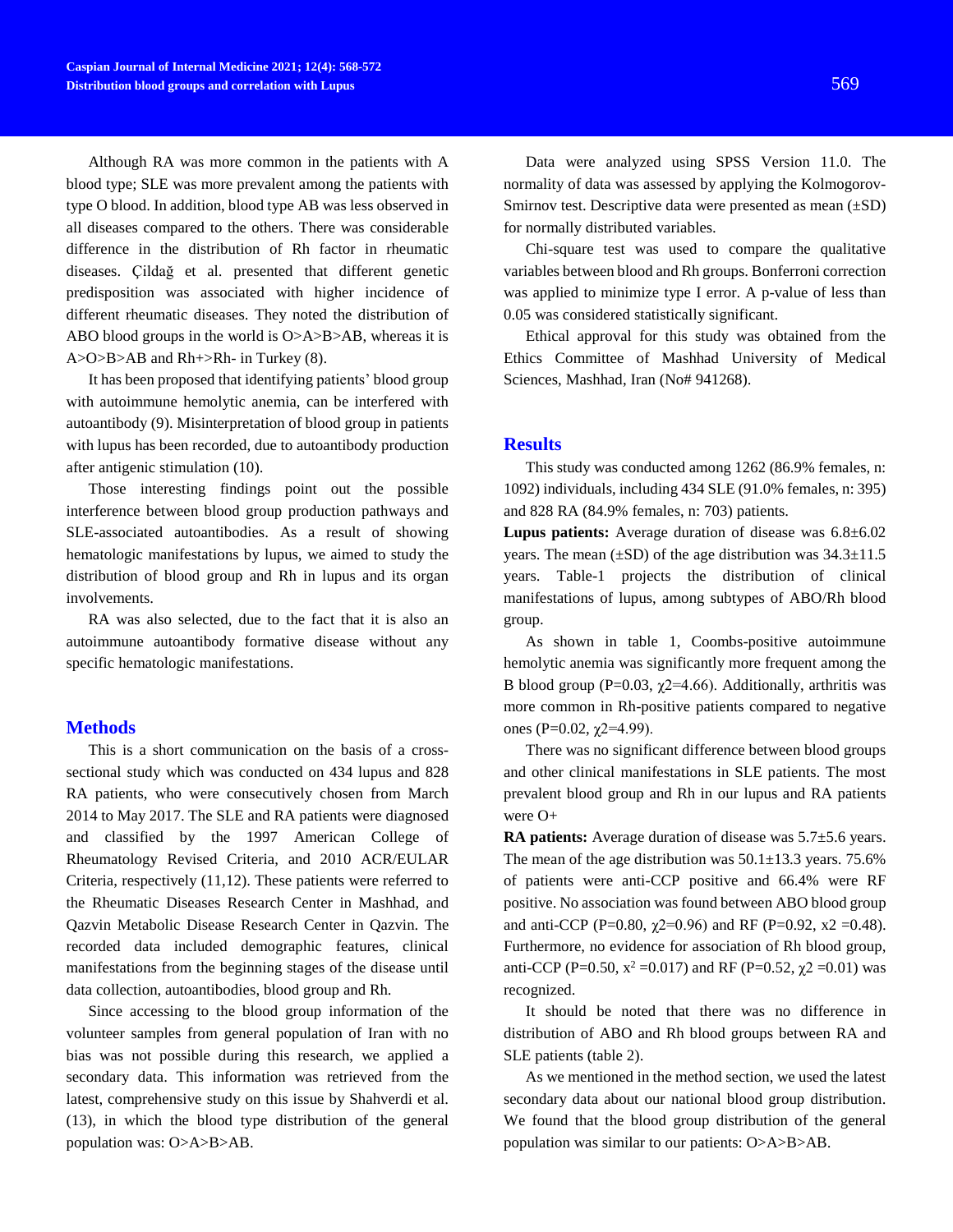| <b>Blood</b> group  | $\mathbf{A}$ | $\mathbf{B}$ | AB         | $\overline{O}$ | $P$ -value | $Rh +$     | $Rh -$     | $P$ -value | Total      |
|---------------------|--------------|--------------|------------|----------------|------------|------------|------------|------------|------------|
| $&$ Rh              | $N(\%)$      | N(%)         | $N(\%)$    | $N(\%)$        |            | N(% )      | N(%)       |            | Population |
| Organ               |              |              |            |                |            |            |            |            | N(%)       |
| <b>Involvements</b> | 126(31.3)    | 98 (24.4)    | 31(7.7)    | 147(36.6)      | $(\chi^2)$ | 374(92.3)  | 31(7.7)    | $(\chi^2)$ | 434(100)   |
| Nephritis           | 25(19.8)     | 28(28)       | 6(19.4)    | 43(29.1)       | 0.25(4.17) | 89 (23.8)  | 13(41.9)   | 0.02(4.99) | 102(25.2)  |
| <b>Myositis</b>     | 2(1.6)       | 10(2.5)      | 0.44(0.85) | 0(0.0)         | 10(2.7)    | 0.65(1.83) | 5(3.4)     | 0(0.0)     | 3(3.0)     |
| Vasculitis          | 20(15.9)     | 52(12.8)     | 0.41(0.3)  | 3(9.7)         | 49(13.1)   | 0.14(5.38) | 15(10.2)   | 1(3.2)     | 16(16.3)   |
| Arthritis           | 61(48.4)     | 193 (47.7)   | 0.02(4.6)  | 9(29.0)        | 184 (49.2) | 0.54(2.26) | 76 (51.4)  | 13 (41.9)  | 43 (43)    |
| Dermatitis          | 55 (43.7)    | 195(48.1)    | 0.43(0.16) | 14(45.2)       | 181 (48.4) | 0.33(1.85) | 72 (48.6)  | 13(41.9)   | 55(55.0)   |
| Carditis            | 9(7.1)       | 32(7.4)      | 0.40(4.4)  | 3(11.5)        | 27(7.3)    | 0.61(2.12) | 9(6.1)     | 4(12.9)    | 8(8.0)     |
| <b>CNS</b>          | 12(9.5)      | 50(12.3)     | 0.72(6.08) | 43(11.5)       | 7(22.6)    | 0.49(2.05) | 19(12.8)   | 6(19.4)    | 13(13.0)   |
| Leukopenia          | 18 (14.3)    | 65(16.0)     | 0.23(1.01) | 3(9.7)         | 62(16.6)   | 0.38(3.05) | 23(15.5)   | 3(9.7)     | 21(21.0)   |
| Thrombocytopenia    | 23(18.3)     | 75(18.5)     | 0.47(0.12) | 5(16.1)        | 70(18.7)   | 0.96(0.27) | 27(18.2)   | 5(16.1)    | 20(20.0)   |
| Lymphopenia         | 10(7.9)      | 47(11.6)     | 0.50(0.12) | 3(9.7)         | 44 (11.8)  | 0.14(5.34) | 18 (12.2)  | 2(6.5)     | 17(17.0)   |
| Hemolytic anemia    | 18(14.3)     | 66(16.1)     | 0.42(0.59) | 4(12.9)        | 62(16.3)   | 0.03(8.63) | 23(15.5)   | 1(3.2)     | 24(24.0)   |
| Positive ANA        | 119 (94.4)   | 368 (90.6)   | 0.55(0.91) | 28 (90.3)      | 340 (90.9) | 0.32(3.48) | 134 (90.5) | 27(87.1)   | 88 (88.0)  |
| Positive anti-dsDNA | 77 (78.6)    | 240 (75.8)   | 0.26(0.36) | 20(83.3)       | 220(75.1)  | 0.49(2.33) | 87 (77.7)  | 19(76.0)   | 57 (69.5)  |

Table 1- Distribution of clinical manifestation of lupus, among subtypes of blood groups and Rh of SLE patients

#### **Table 2- Distribution of ABO and Rh blood group among RA and SLE patients**

| <b>Variable</b>    |        | <b>SLE</b> group<br>No $\left(\frac{9}{6}\right)$ | <b>RA</b> group<br>No $\left(\frac{9}{6}\right)$ | $\chi^2$ | $P-$<br>value* |
|--------------------|--------|---------------------------------------------------|--------------------------------------------------|----------|----------------|
| <b>Blood</b> group | A      | 126 (31.2)                                        | 244(30.1)                                        |          |                |
|                    | B      | 100(24.8)                                         | 216(26.7)                                        |          |                |
|                    | AB     | 31(7.7)                                           | 83 (10.3)                                        | 3.37     | 0.33           |
|                    | O      | 147 (36.4)                                        | 266 (32.9)                                       |          |                |
| Rh                 | $Rh +$ | 374 (92.3)                                        | 701 (92.4)                                       |          |                |
|                    | $Rh -$ | 31(7.7)                                           | 58 (7.6)                                         | 0.00     | 0.99           |

\*Chi-square test was used to compare the distribution of ABO and Rh blood groups between RA and SLE patients.

#### **Discussion**

This study suggested a higher frequency of Coombspositive autoimmune hemolytic anemia in B blood group and arthritis in Rh-positive lupus patients. Besides, there was no difference in the distribution of blood types and Rh between RA and lupus. According to the existing documents, the distribution of ABO/Rh blood types was the same as our national distribution.

As indicated above, the first report belongs to 57 years ago, and the following article determined the blood groups of 99 patients with some varieties of articular disease; (31 cases with RA, 31 individuals with spondylitis, 15 patients with gout, 9 with disseminated lupus erythematosus, 6 with familial Mediterranean fever, and 7 with other diseases). Statistical analysis demonstrated no significant heterogeneity among the results obtained from different diseases (7). The last comprehensive study on this topic was conducted by Çildağ et al. (2017) which presented a difference in the frequency and distribution of blood groups in RA patients, among different nationalities and races. The distribution of ABO blood groups distribution in the world is O>A>B>AB, whereas it is  $A > 0 > B > AB$  and  $Rh + > Rh - in Turkey (8)$ . These results are different from our study. Since accessing to the blood group information of the volunteer samples from general population of Iran with no bias was not possible during this research, we applied a secondary data from the latest, comprehensive study by Shahverdi et al. (13), in which the blood type distribution of the general population was: O>A>B>AB.

The first comprehensive report on the prevalence of various RBC antigens and phenotypes of diverse blood groups in general population of Iran was published by Shahverdi and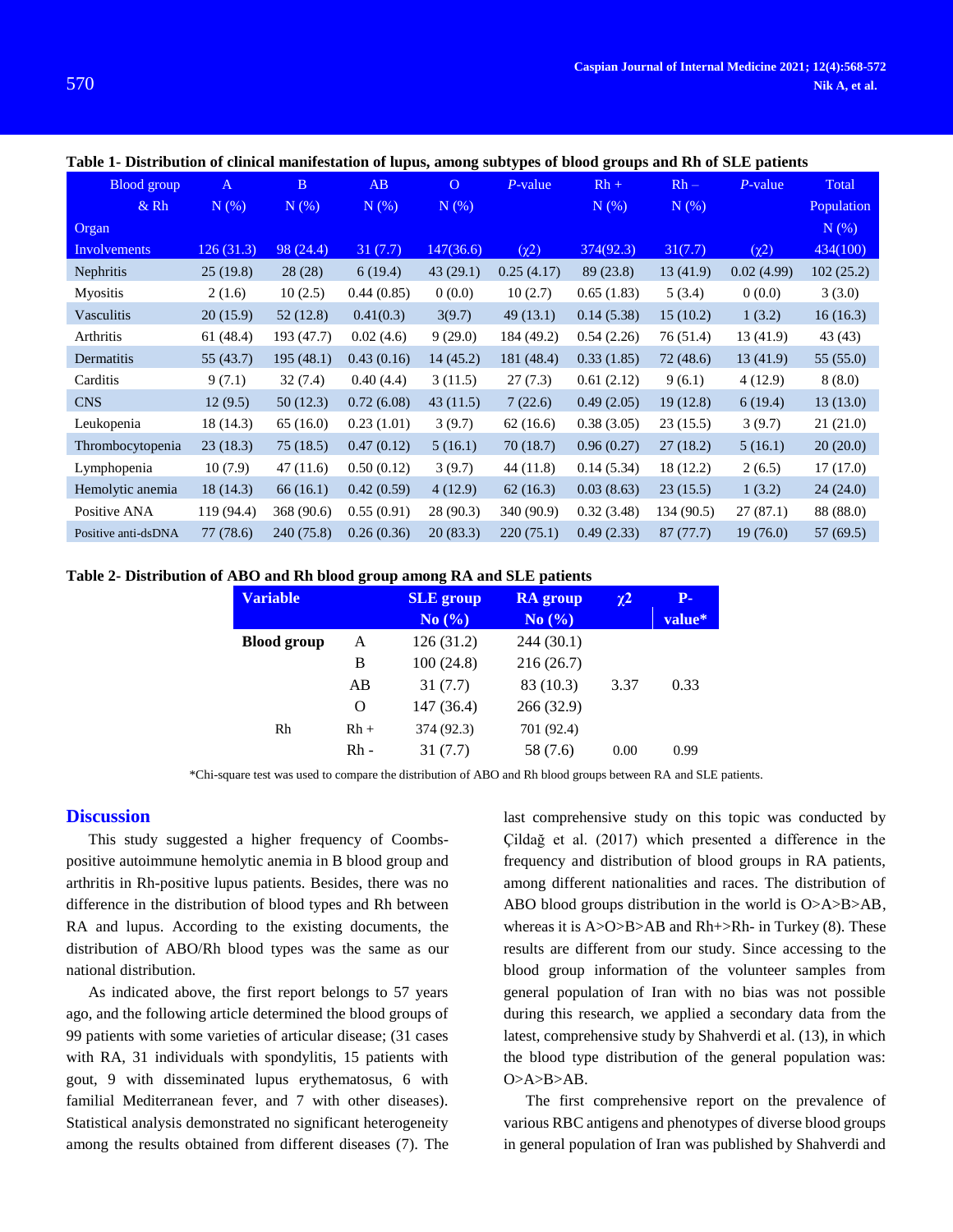et al. (2016). Blood type O was the most prevalent followed by A, B, and AB groups. According to several studies, this is similar to blood group distribution in the United States (13). These results are in line with the results described in the present study. Karadağ A. conducted a study to compare the distribution of blood groups in inflammatory rheumatic diseases and healthy subjects. He reported the A blood type was more prevalent in patients with inflammatory rheumatic disease and in the healthy subjects, followed by O, B, and AB blood groups, respectively. However, there was no significant difference between the ABO groups in terms of distribution  $(p>0.05)$ . The Rh positive blood group was more prevalent in both groups compared to Rh negative, but there was a statistically significant difference in the Rh blood group distribution among the two groups (14).

Tamega et al. found discoid lupus erythematous is more severe in A blood group patients (15). Çildağ et al. suggested there was a significant difference in the distribution of blood groups in rheumatic diseases. Spondyloarthropathies, vasculitis, Behçet's, and RA were more common in A blood groups; Familial Mediterranean fever, lupus, and Sjogren were more common in O blood group. In addition, AB blood type was less common in those autoimmune diseases. While, they suggested that positive Rh is more prevalent in autoimmune diseases (8). Mosaca et al. reported hemolytic anemia as an early presentation of lupus, is valuable in distinguishing SLE from its mimickers (16). Some studies pointed to a possible association between some autoantibodies and Rh blood group. Many of these autoantibodies are specific for Rh antigens, and they commonly react weakly to Rhnegative compared to Rh-positive. These autoantibodies may be nonreactive only with specific Rh and D−negative RBCs (17). In our study, SLE patients with Rh-positive showed significantly higher presentation of arthritis. It may be useful to predict a less prevalence of arthritis in Rh-negative patients. There was no evidence for any influence of blood group and Rh in positive autoantibodies in RA patients. Additionally, blood type and Rh had no different distribution in RA and lupus patients.

Hemolytic anemia and arthritis were more frequent in B blood group and Rh-positive lupus patients, respectively. There was no relationship between blood, Rh types and rheumatoid factor (RF) and anti-CCP. There was not any difference in blood groups and Rh distribution in RA and lupus. There are few articles regarding this topic, and this study is one of the first articles investigated any link between

those variables. Because of our large sample size and also existence of volunteer bias in the information of blood transfusion center, we were unable to compare our findings with a matched control group, simultaneously. Therefore, we had a noticeable limitation in this regard. Thus, further studies can better assess the role of blood group-related autoantibodies in different presentations of SLE and RA.

## **Acknowledgments**

We appreciate Research Council of Mashhad University of Medical Sciences for approving this research.

**Funding:** This article was extracted from the M.D. thesis at Mashhad University of Medical Sciences of MR. Amir Nik with grant number P7325 and the ethics Code No 941268. **Conflict of Interest:** The authors have no conflicts of interest to declare.

## **References**

- 1. McPherson RA, Pincus MR. Henry's clinical diagnosis and management by laboratory methods E-Book. Elsevier Health Sciences; 2017. Available at: https://www.elsevier.com/books/henrys-clinicaldiagnosis-and-management-by-laboratorymethods/mcpherson/978-0-323-41315-2
- 2. Valikhani M, Kavand S, Toosi S, Kavand G, Ghiasi M. ABO blood groups, rhesus factor and pemphigus. Indian J Dermatol 2007; 52: 176-8.
- 3. Jacobs R, Pawlak CR, Mikeska E, et al. Systemic lupus erythematosus and rheumatoid arthritis patients differ from healthy controls in their cytokine pattern after stress exposure. Rheumatology (Oxford) 2001; 40: 868-75.
- 4. Crowson CS, Matteson EL, Myasoedova E, et al. The lifetime risk of adult-onset rheumatoid arthritis and other inflammatory autoimmune rheumatic diseases. Arthritis Rheum 2011; 63: 633-9.
- 5. Franchini M, Makris M. Non-O blood group: an important genetic risk factor for venous thromboembolism. Blood Transfus 2013; 11: 164-5.
- 6. Degarege A, Gebrezgi MT, Ibanez G, Wahlgren M, Madhivanan P. Effect of the ABO blood group on susceptibility to severe malaria: a systematic review and meta-analysis. Blood Rev 2019; 33: 53-62.